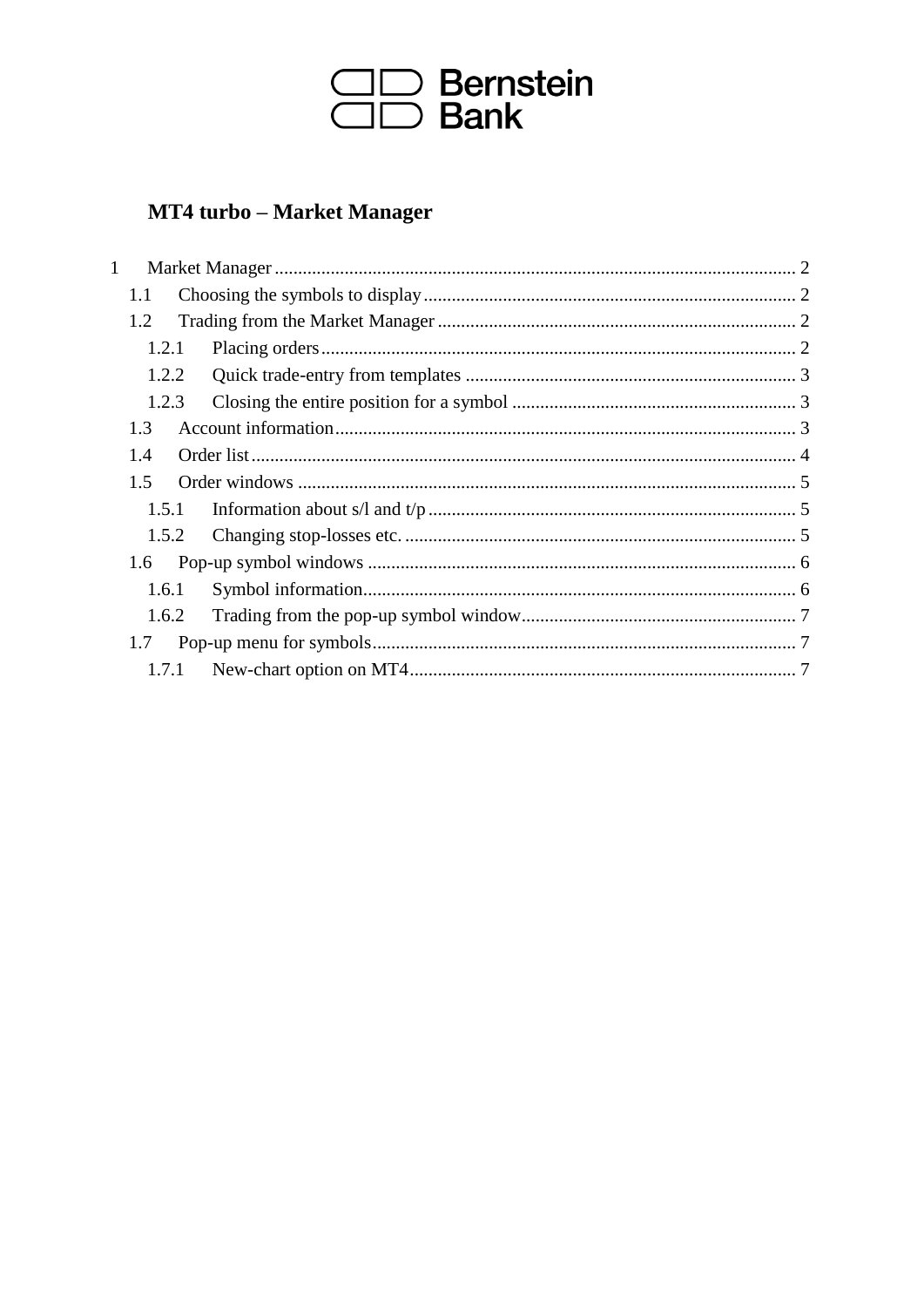

# **1 Market Manager**

The Market Manager does four main things:

- It shows a "watch list" of both symbol prices and open positions, with facilities for closing positions and opening new ones
- It shows headline information about the account, such as equity, balance, and margin usage.
- It shows a list of all open tickets, i.e. all open positions and pending orders, with the ability to open each ticket as a separate window, and then modify or close the position or order.
- It provides a concise summary of recent price activity on a symbol

# *1.1 Choosing the symbols to display*

On MT4 and MT5, the list of symbols in the Market Manager synchronises with the MT4/MT5 market watch. You configure the symbols in the Market Manager by configuring the MT4/MT5 market watch.

On other platforms, you control which symbols are displayed using the app's Symbols menu. You can use this Symbols menu to do a number of things:

- Quickly switch between currency-pairs for a particular currency, e.g. all USD pairs such as EURUSD, USDJPY etc
- Create a bespoke list of symbols
- Save a list of symbols as a "set", and then quickly re-load a set.

# *1.2 Trading from the Market Manager*

#### **1.2.1 Placing orders**

Clicking on the bid or ask price for a symbol opens a dealing form with the order-type preset to "buy" or "sell".

This is the same dealing form used in FXBlue's very popular Trade Terminal and Mini Terminal apps. It can be used to load trading templates created in other modules of the software, or to create new templates.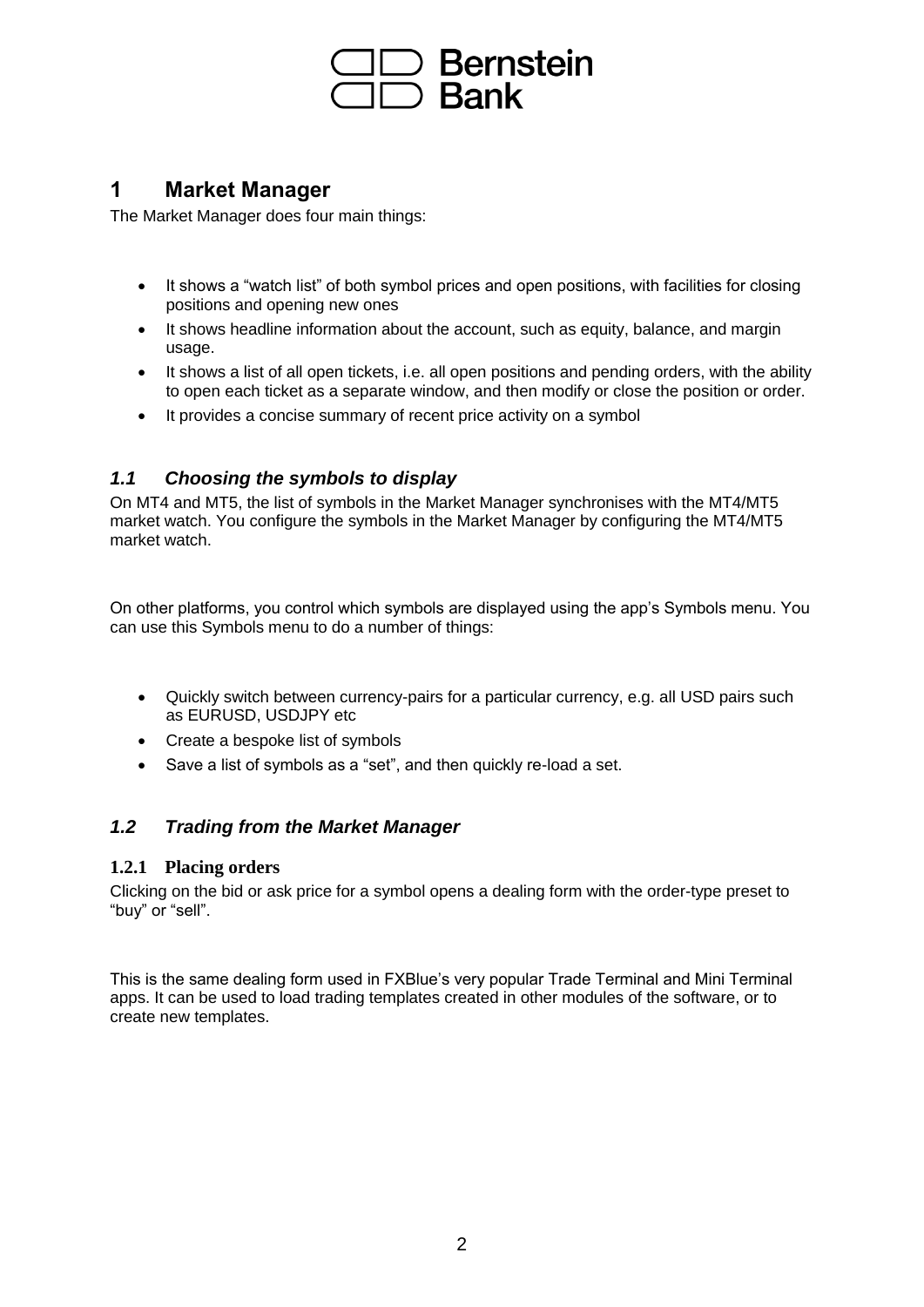

#### **1.2.2 Quick trade-entry from templates**

The Market Manager shares templates with FXBlue's Trade Terminal and Mini Terminal apps. You can quickly execute a template by holding down the Ctrl key while clicking on the bid or ask price for a symbol, and then clicking on the template name:

| ം ക           | <b>Market Watch</b> |                     |                     |               |   |
|---------------|---------------------|---------------------|---------------------|---------------|---|
| Symbol        | <b>Bid</b>          | Ask                 | Lots                | <b>Profit</b> |   |
| <b>AUDUSD</b> | 1.03233             | 1.03260             |                     |               |   |
| <b>EURCAD</b> | 1.35825             |                     | <b>AUDUSD - Buy</b> | ł05           |   |
| <b>EURUSD</b> |                     | 1.32823 Pivot trade |                     | -64           | Ξ |
| <b>USDCHF</b> | 0.92441             | S/L 20 pips         |                     |               |   |
| <b>USDJPY</b> | 93778               |                     |                     |               |   |
| <b>GBPUSD</b> | 1.51393             |                     |                     | 02            |   |
| <b>USDCAD</b> | 1.02250             | 1.02278             | $+0.06$             | $+49$         |   |
| <b>EURCHF</b> | 1.22794             | 1.22830             |                     |               |   |

Please note: templates have an order-type stored as part of their definition. In this context, the order-type is replaced by "buy" or "sell" depending on whether you have clicked on the bid price or the ask price.

#### **1.2.3 Closing the entire position for a symbol**

You can quickly close all the orders for a symbol by clicking on the position size. While the mouse is over the column, an icon appears next to the volume to indicate this:

| $\sim$ of     | <b>Market Watch</b> |                |         |               |                                  |
|---------------|---------------------|----------------|---------|---------------|----------------------------------|
| Symbol        | <b>Bid</b>          | <b>Ask</b>     | Lots    | <b>Profit</b> |                                  |
| <b>AUDUSD</b> | 1.03249             | 1.03277        |         |               |                                  |
| <b>EURCAD</b> | 1.35910             | 1.35945 3+1.00 |         | $+889$        |                                  |
| <b>EURUSD</b> | 1.32893             | 1.32916        | $+0.06$ | $-60$         |                                  |
| <b>USDCHF</b> | 0.92419             | 0.92445        |         |               | Close ALL orders for this symbol |
| <b>USDJPY</b> | 93.787              | 93.813         |         |               |                                  |
| <b>GBPUSD</b> | 1.51434             | 1.51462        | $+0.06$ | $-99$         |                                  |
| <b>USDCAD</b> | 1.02260             | 1.02285        | $+0.06$ | $+50$         |                                  |
| <b>EURCHF</b> | 1.22833             | 1.22863        |         |               |                                  |
|               |                     |                | Ш       | Ш             |                                  |

If there are multiple tickets which make up a position, you can close individual tickets using the order list.

# *1.3 Account information*

You view information about your account and profitability by choosing the "Account info" option from the drop-down menu. This displays headline values about the account such as balance and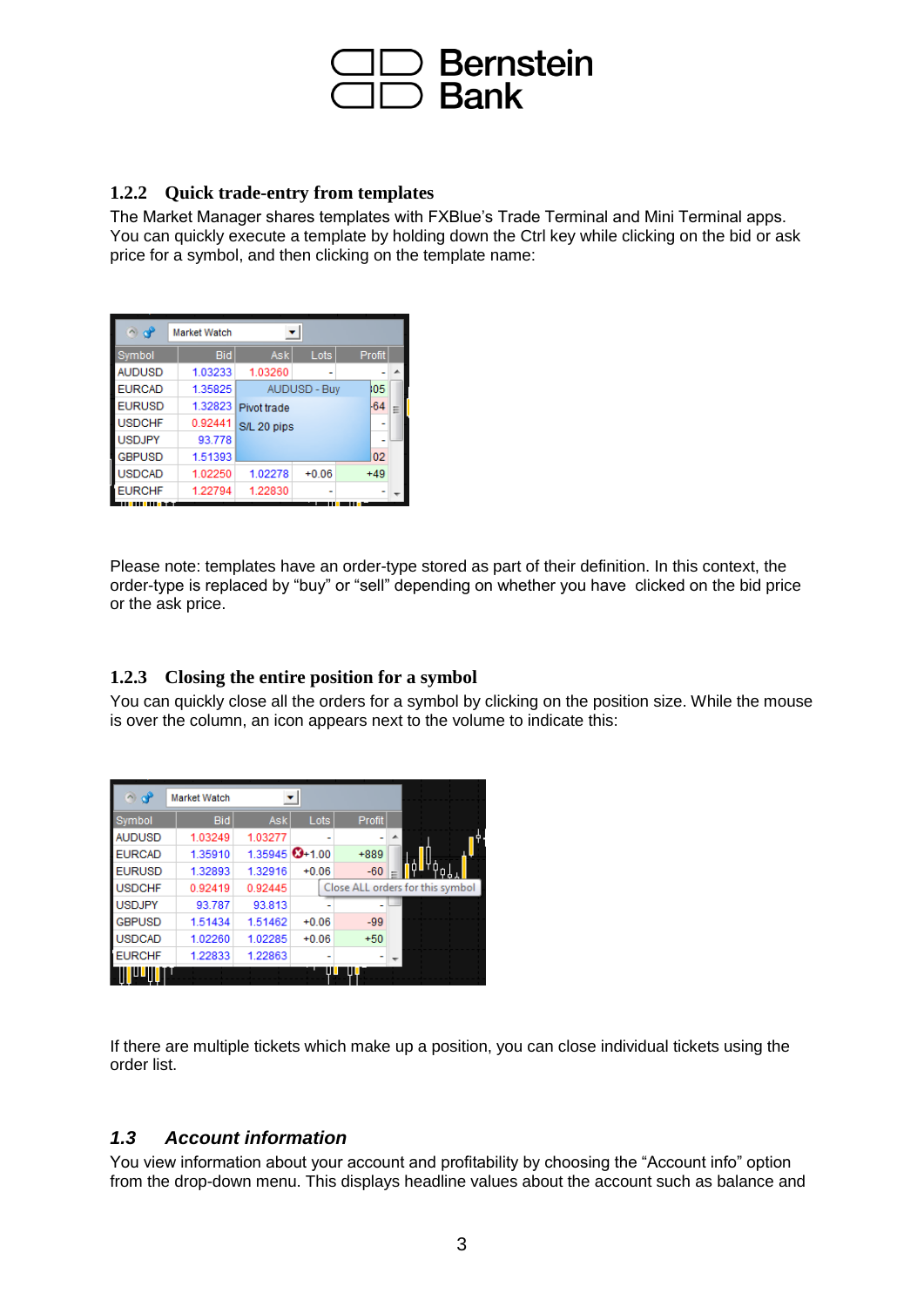

free margin, and also shows a choice of three key metrics in graphical form (margin usage, floating P/L, or pips profit).

| <b>Account info</b>              |          |  |
|----------------------------------|----------|--|
| <b>Setting</b>                   | Value    |  |
| <b>Balance</b>                   | 38601    |  |
| Equity                           | 15200    |  |
| <b>Floating P/L</b>              | $-23401$ |  |
| <b>Free Margin</b>               | 7600     |  |
| Margin In Use                    | 7600     |  |
| <b>Open Positions</b>            | 3        |  |
| <b>Pending Orders</b>            |          |  |
| <b>Pips Profit</b>               | $-112.6$ |  |
| Margin in use $\vert \vee \vert$ |          |  |
| 0%<br>50.0%                      | 100%     |  |
|                                  |          |  |

#### *1.4 Order list*

The "open and pending orders" option in the drop-down menu displays a list of each open ticket on the account, i.e. all open positions and pending orders.

You can close a position or pending order by clicking on its volume, or you can inspect and order and change its details by clicking on the action such as "Buy" or "Sell". This opens an order window as discussed in the next section.

| <b>Profit</b><br>Entry<br>Lots<br>Symbol<br><b>Action</b><br><b>EUR/USD</b><br>1.36966<br>0.10<br>$-20$<br>Buy<br>1.66372<br>15.00<br><b>GBP/USD</b><br>$-23445$<br>Buy<br>Sell<br><b>AUD/USD</b><br>$+64$<br>0.87480<br>0.10 | Open and pending orders $\vert \mathbf{v} \vert$ |  |  |  |  |   |  |  |
|-------------------------------------------------------------------------------------------------------------------------------------------------------------------------------------------------------------------------------|--------------------------------------------------|--|--|--|--|---|--|--|
|                                                                                                                                                                                                                               |                                                  |  |  |  |  |   |  |  |
|                                                                                                                                                                                                                               |                                                  |  |  |  |  | À |  |  |
|                                                                                                                                                                                                                               |                                                  |  |  |  |  |   |  |  |
|                                                                                                                                                                                                                               |                                                  |  |  |  |  |   |  |  |
|                                                                                                                                                                                                                               |                                                  |  |  |  |  |   |  |  |
|                                                                                                                                                                                                                               |                                                  |  |  |  |  |   |  |  |
|                                                                                                                                                                                                                               |                                                  |  |  |  |  |   |  |  |
|                                                                                                                                                                                                                               |                                                  |  |  |  |  |   |  |  |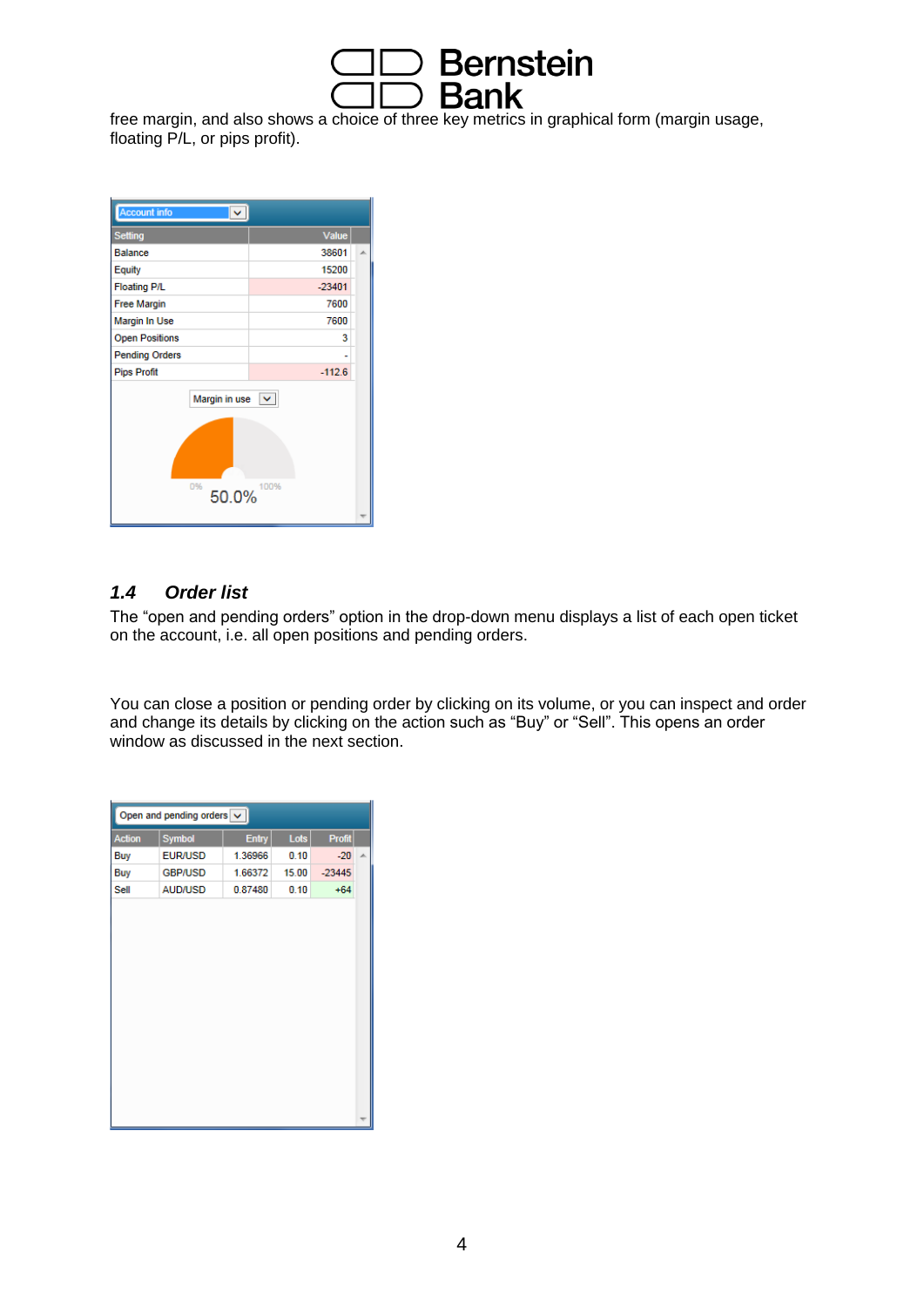

#### *1.5 Order windows*

Clicking on a ticket's action in the order list opens a pop-up window for that order. You can have any number of these pop-up windows visible at once.

| #520015     |         |                             | USD +942.33                    |  |
|-------------|---------|-----------------------------|--------------------------------|--|
|             |         | Buy 1 lots EURCAD @ 1.34966 |                                |  |
| <b>SALE</b> | 1,35743 |                             | 22.2 Pips USD +759.86          |  |
| $T/P$ :     |         |                             | 1.36243 27.8 Pips USD +1248.83 |  |
| T/S:        | (none)  |                             |                                |  |
|             |         |                             |                                |  |



#### **1.5.1 Information about s/l and t/p**

The information shown about the s/l and t/p includes not only the price, but also the distance in pips from the current ask/bid price, and the cash effect on the balance if the s/l or t/p is hit. (In the example above, the order is substantially in profit and the s/l is in positive territory, i.e. the worstcase result for this order is now a profit, not a loss.)

Please note: when a s/l or t/p is set to a value in pips, it is measured from the open/current price. For example, a buy at 1.2345 with a s/l of 10 pips will have its s/l set to 1.2335. (In other words, when creating a s/l or t/p on an order, pip values are measured from the ask price.) However, the information in the pop-up order window shows how close the s/l and t/p are to being *hit*; the figures are measured from the other side of the spread.

#### **1.5.2 Changing stop-losses etc.**

The order window lets you change the s/l, t/p or trailing stop as well as just viewing this information. The s/l and t/p can be set using all the same options which are available when opening an order, not just a fixed price or a number of pips. (For example, the stop-loss can be set to a price corresponding to a cash risk of USD 50.)

| #520015                                                       | USD +910.26 |
|---------------------------------------------------------------|-------------|
| Stop-loss                                                     |             |
| Pips<br>Fixed price<br>Pips<br>Fixed cash risk<br>% of equity | pips        |
| % of balance                                                  |             |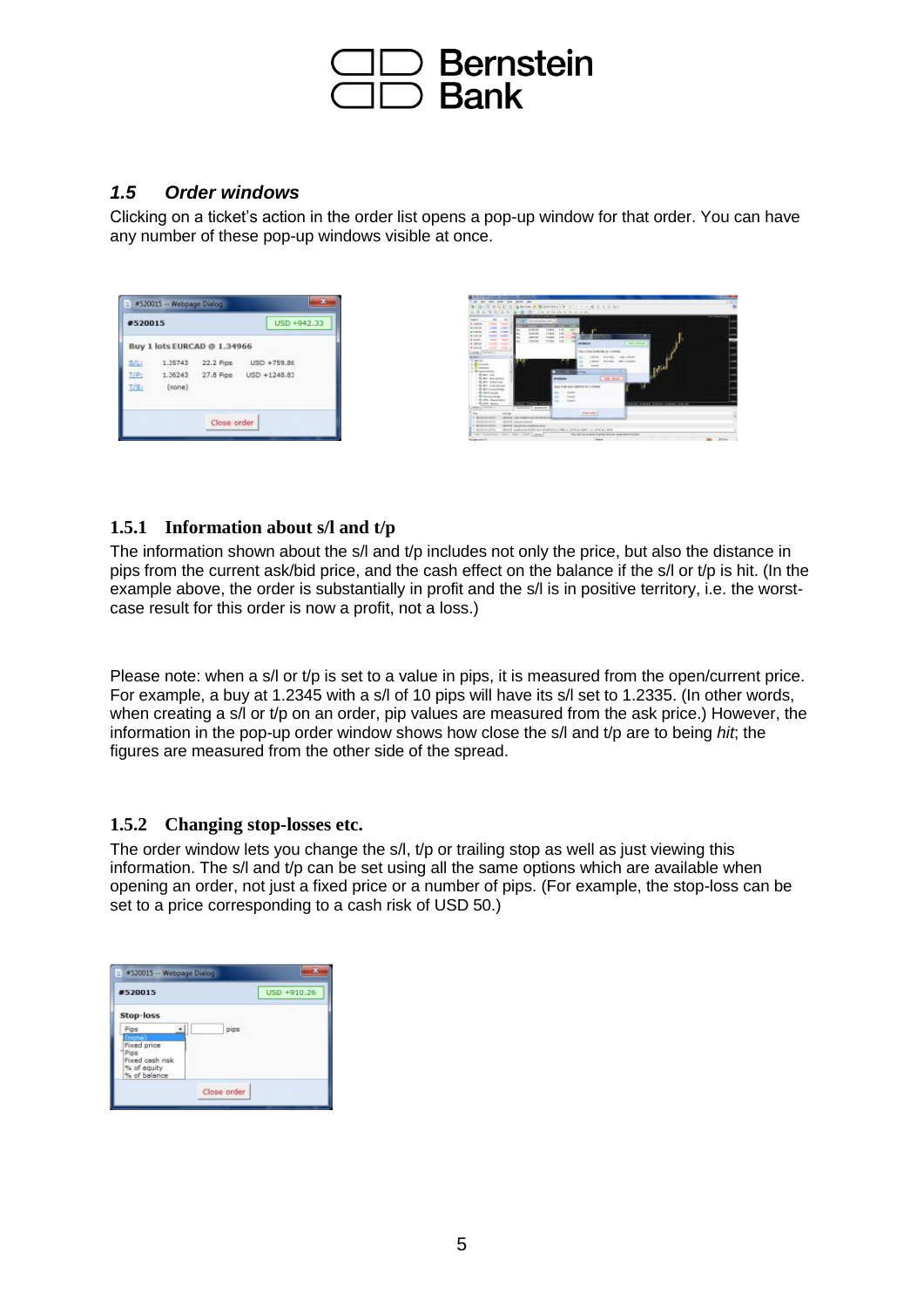

#### *1.6 Pop-up symbol windows*

Symbol names in the Market Manager act as links for opening a pop-up window showing recent price movements on that symbol. You can open any number any number of these pop-up symbol windows.

| Sell                          | <b>EURUSD</b>                                                           | Buy                                               |
|-------------------------------|-------------------------------------------------------------------------|---------------------------------------------------|
| 60 minutes                    | 24 hours<br>L'1.32638 H.1.33034 L'1.31442 H.1.33034 L'1.31442 H.1.34331 | 5 days                                            |
|                               |                                                                         |                                                   |
| <b>CONTRACT</b><br>Link<br>Ò. | <b>CANCLING</b><br>$-2.140$                                             | <b>PRIZE</b><br>Link<br>Bid: 1.32985 Ask: 1.33808 |
| нt<br>air                     | <b>M15</b><br>1,3810                                                    | M5<br>1.3385                                      |
| t kini                        | 1,3285                                                                  | 1.2380                                            |
| 1,326                         | 1:3283                                                                  | $+3285$                                           |
| 1323 -                        | Lister <sub>1</sub>                                                     | 1,3284                                            |
|                               | $+3280 -$                                                               | 1,3285                                            |
|                               |                                                                         |                                                   |



### **1.6.1 Symbol information**

The pop-up symbol window shows the following information.

- Current price versus the high-low range over the last 60 minutes, 24 hours, and 5 days.
- Recent H1, M15 and M5 candles.
- The current volume and profitability of any open position in the symbol.

This is drawn from the data in your trading platform, and there can be a short delay before all the information appears if the historic data needs to be downloaded from the broker's servers.

Please note that the gauge for the last 60 minutes is not the same as the current H1 candle. The former runs from e.g. 10.23am to 11.22am whereas the current H1 candle runs from e.g. 11.00am to 11.22am.

The symbol window can be switched so that it shows very recent price activity instead of the candles, using the button highlighted in the following screenshot. This is *not* a tick chart; it is a 500-millisecond chart which continues updating even if there is no market activity.

| Sell             |        | <b>EURUSD</b>                                                         |          | Buy                                            |
|------------------|--------|-----------------------------------------------------------------------|----------|------------------------------------------------|
| 60 minutes       |        | 24 hours<br>LT32652 H.1.33034 L.1.31442 H.1.33034 L.1.31442 H.1.34331 |          | 5 days                                         |
|                  |        |                                                                       |          |                                                |
| <b>High</b>      | $-180$ | <b>CONTRACTOR</b>                                                     | 3.546    | <b>COTT PRIPE</b><br>Bid: 1.32977 Ask: 1.32999 |
| 3332             |        |                                                                       |          |                                                |
| 0002.1<br>1.5295 |        |                                                                       |          |                                                |
| 1.529<br>1,5234  |        |                                                                       |          |                                                |
| $Lots: +0.06$    |        |                                                                       | USD: -55 |                                                |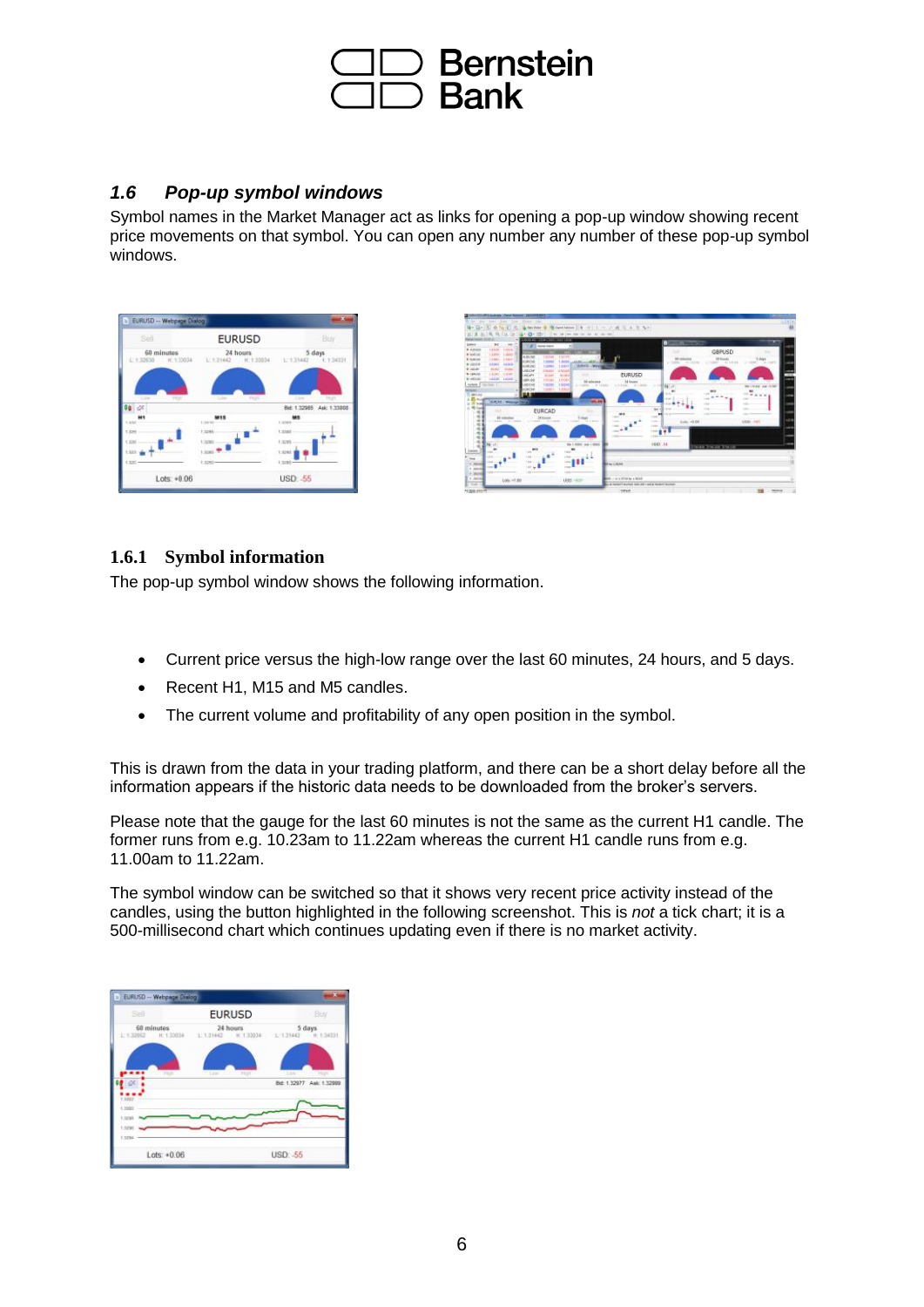

#### **1.6.2 Trading from the pop-up symbol window**

You can carry out three trading actions from the symbol window:

- Close an open position (if any) by clicking on the volume.
- Open the standard dealing form by clicking on the Buy and Sell buttons in the top-left and top-right corners.
- Quickly execute a saved template by holding down Ctrl while clicking on the Buy or Sell buttons.

#### *1.7 Pop-up menu for symbols*

As well as clicking on any symbol name in the Market Manager, you can also hold down the Ctrl key while clicking. This displays a pop-up menu with the following options:

- Symbol information. Same as a simple click on the symbol; opens a pop-up window for that symbol.
- Place order. Opens the standard dealing form.

#### **1.7.1 New-chart option on MT4**

On MT4 only, the pop-up menu contains a "New chart" option which opens a new chart for the selected symbol. If there is a template in MT4 called "Marketwatch" then this is automatically applied to the new chart. (If not, the default template will be used.)